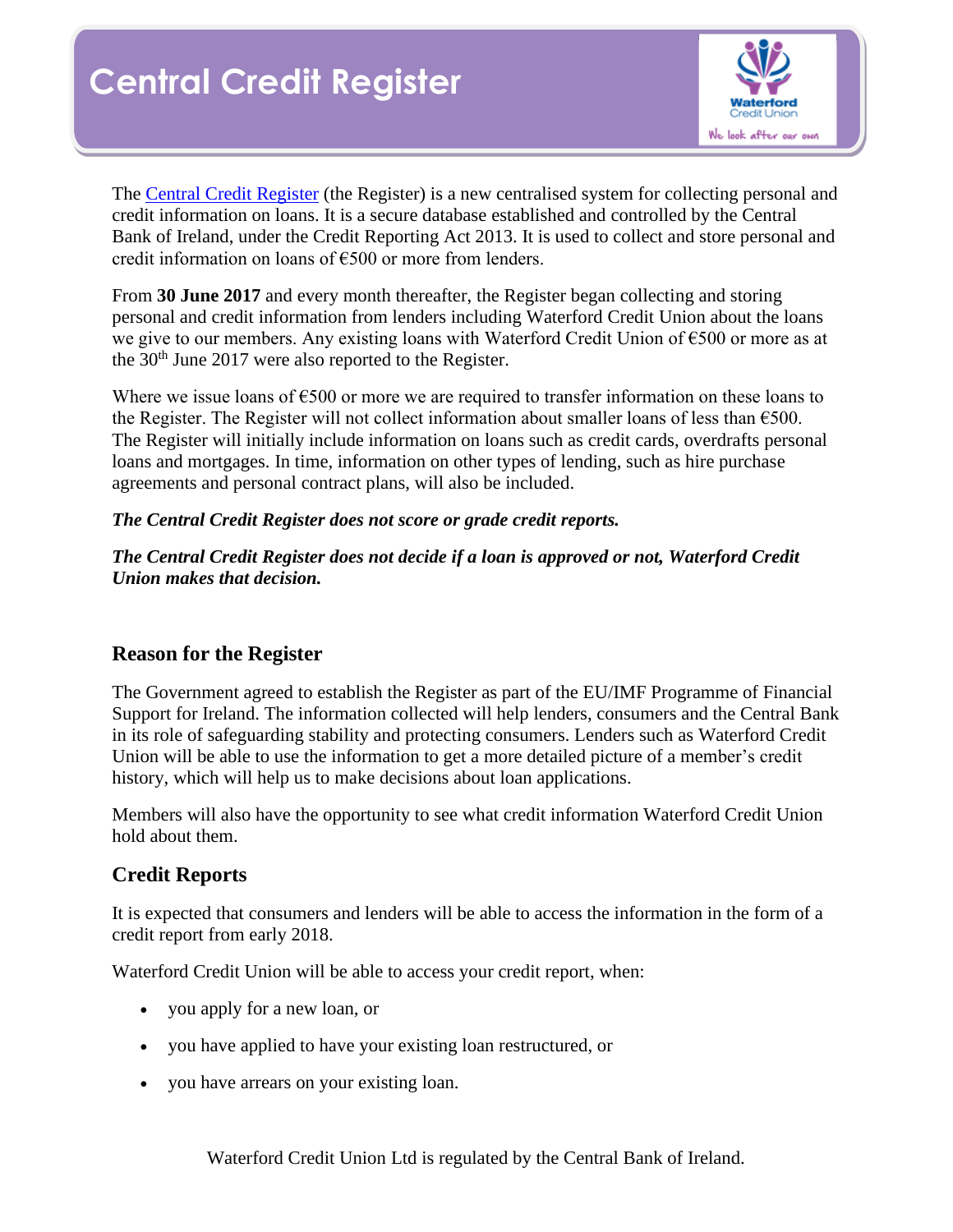# **Central Credit Register**



**You** will be able to request your own credit report at any time without charge. No other party, such as employers, landlords, or any other person or entity can access your credit report.

In addition, your credit report will show each time a lender has viewed your information and the reason why they did so. This is called a 'footprint' and means that you will know who has looked at your credit report.

### **What information will be included in my credit report?**

Your credit report will contain factual personal and credit information only.

| Personal Information                                      | <b>Credit Information</b>                           |
|-----------------------------------------------------------|-----------------------------------------------------|
| Name (first name and surname)                             | Type of loan ( <i>i.e.</i> mortgage, personal loan) |
| Current and previous addresses                            | Name of the lender                                  |
| Date of birth                                             | Amount of the loan                                  |
| Personal public service number (PPSN) Outstanding balance |                                                     |
| Gender                                                    | Number of overdue payments, if any                  |
| Eircode                                                   | Date of next payment                                |
| Telephone Number                                          | Amount of next payment                              |

#### **What about my personal data?**

The Office of the Data Protection Commissioner has set out the strict rules around collecting and processing personal information, which are available at www.dataprotection.ie. The Credit Reporting Act 2013 requires lenders to submit your personal and credit information to Register. This includes information that they have already collected from you such as your name, date of birth and PPS number. This level of information is necessary to ensure the Register can accurately match your loans, including loans that you may have with more than one lender. It will help avoid instances where an unsound credit decision is made by a lender because your personal or credit information cannot be identified correctly, or is matched erroneously with another person.